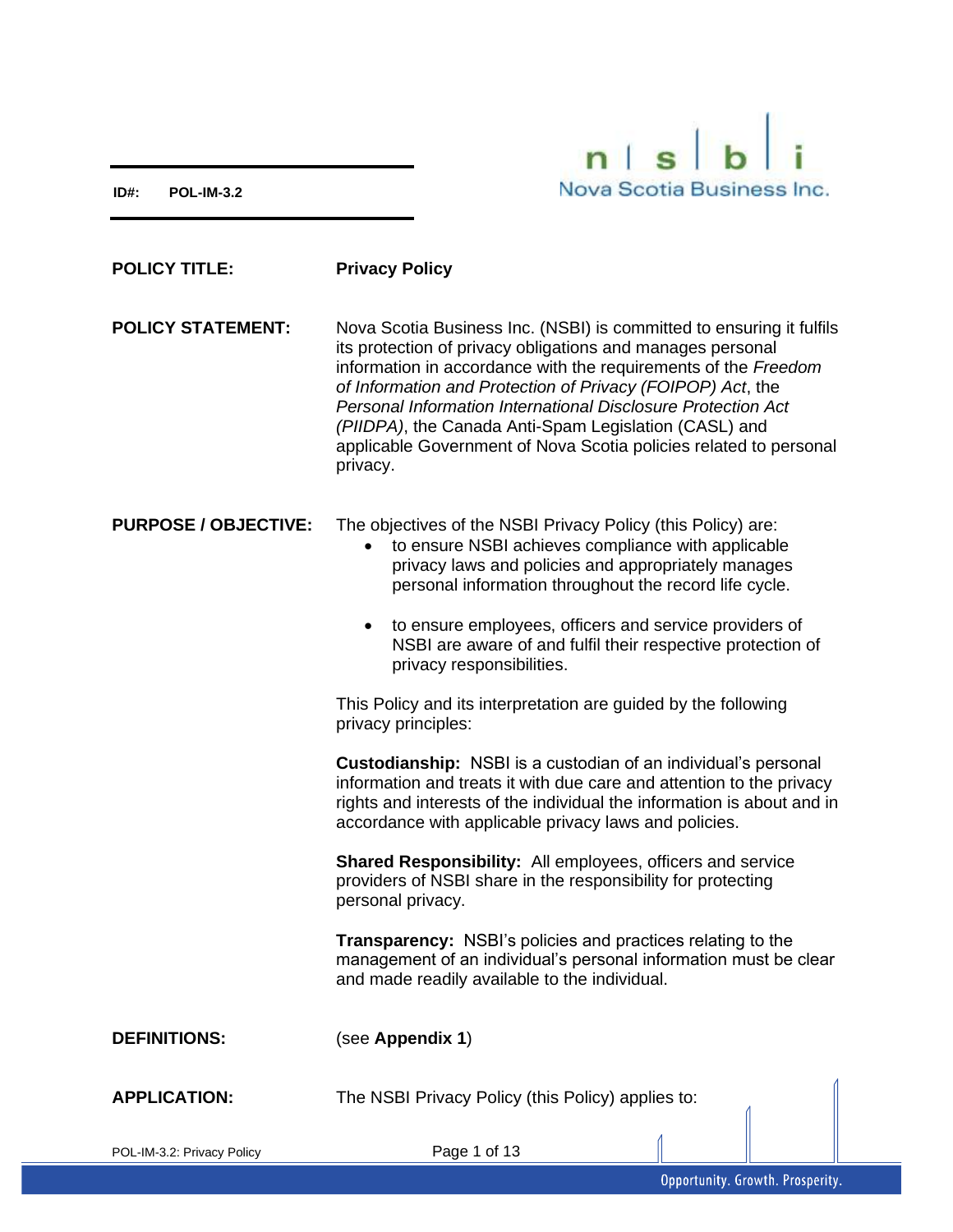- officers and employees of NSBI; and
- personal information in the custody or under the control of NSBI but not to personal information in records to which the *FOIPOP Act* and *PIIDPA* do not apply, including :
	- o published material,
	- $\circ$  material that is available for purchase by the public. or
	- o material that is a matter of public record

#### **POLICY DIRECTIVES:**

#### **1. General**

Personal information in the custody or under the control of NSBI is to be managed in compliance with the *Freedom of Information and Protection of Privacy (FOIPOP) Act* and the *Personal Information International Disclosure Protection Act (PIIDPA)*, the Canada Anti-Spam Legislation (CASL) and consistent with applicable Government of Nova Scotia policies related to personal privacy.

#### **2. Collecting Personal Information**

Personal information may only be collected if it relates directly to and is necessary for an operating program or activity of NSBI, or if expressly authorized or required by law.

#### **3. Using / Disclosing Personal Information**

Personal information may only be used and / or disclosed:

- a) for the purpose for which it was obtained or compiled, or a use that has a reasonable and direct connection to that purpose,
- b) with the individual's informed written consent,
- c) to collect a debt from or make a payment to an individual, or
- d) if otherwise expressly authorized or required by law.

#### **4. Using Personal Information to Send a Commercial Electronic Message**

In addition to the requirements of Policy Directive 3 (above), a person's electronic address must not be used to send the person a commercial electronic message (CEM) unless:

- a) The CEM is an excluded class of CEM under CASL; or
- b) Where:
	- i. NSBI has the person's expressed or implied consent to receive the CEM;
	- ii. the electronic message clearly identifies NSBI (or NSBI's service provider) as the sender of the message and includes the contact information for NSBI (or NSBI's service provider); and
	- iii. the electronic message includes an unsubscribe mechanism.

An unsubscribe request must be acknowledged and implemented no later than 10 business days after the request has been sent.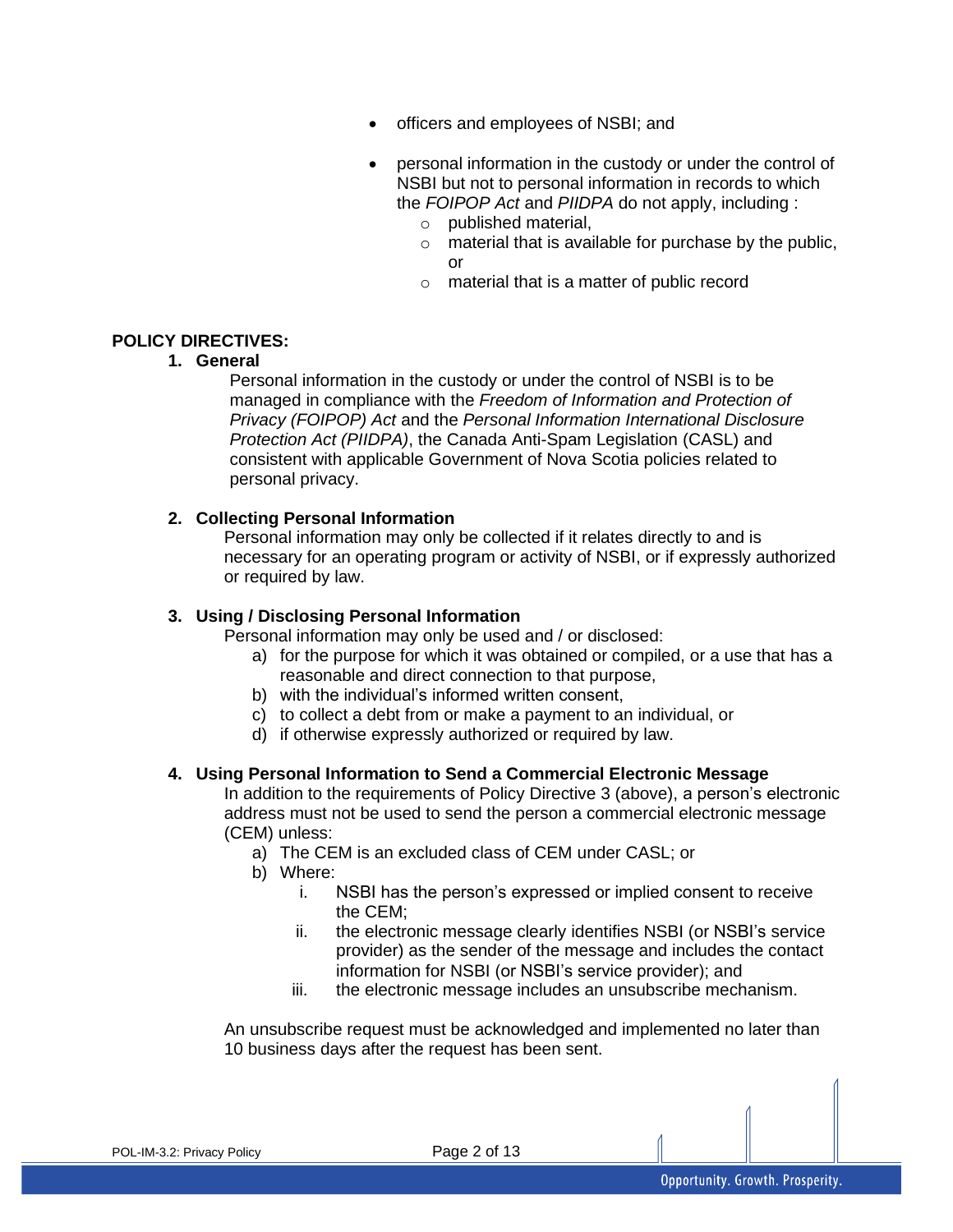## **5. Disclosing Personal Information Outside Canada**

In addition to the requirements of Policy Directive 3 (above), personal information may only be disclosed outside Canada:

- a) with the individual's informed written consent,
- b) to collect a debt from or make a payment to an individual,
- c) if otherwise expressly authorized under *PIIDPA*, or
- d) if the personal information is business contact information and the disclosure outside Canada is for the purpose for which the business contact information was obtained or compiled, or a use that has a reasonable and direct connection to that purpose.

#### **6. Accuracy of Personal Information**

Where an individual's personal information will be used to make a decision that directly affects the individual, every reasonable effort must be made to ensure the personal information is accurate and complete.

#### **7. Minimum Retention After Use**

Where an individual's personal information is used to make a decision that directly affects the individual, the information must be retained for at least one year after the use so the individual has a reasonable opportunity to request access to his or her personal information and request a correction if the individual believes there is an error or omission.

#### **8. Protecting Personal Information**

#### Security arrangements:

Reasonable security arrangements are to be made to protect personal information throughout the record life cycle from such risks as unauthorized collection, use, disclosure, access, storage and disposal.

#### Website privacy protections:

The Government of Nova Scotia Website Privacy Policy and the Government of Nova Scotia Cookie Notification Standard apply to the operation of NSBI websites. Further and complementary to these provisions:

- a) Where personal information is being collected using a web-based tool, secure connections must be used and the following prominently displayed at the initial point of collection:
	- i. The purpose for the collection of personal information (i.e. the purpose for use and disclosure); and
	- ii. How one can obtain access to or request a correction of their personal information collected through that site.
- b) Personal information about a minor (i.e. less than 19 years of age) will not knowingly be published on the NSBI website without the written consent of the minor's parent or legal guardian.

#### Foreign demand for disclosure protections:

**Access / storage outside Canada:** Personal information may only be accessed from, or stored outside Canada:

- a) with the individual's informed written consent,
- b) for the purpose of disclosing personal information where disclosure outside Canada is allowed under *PIIDPA*, or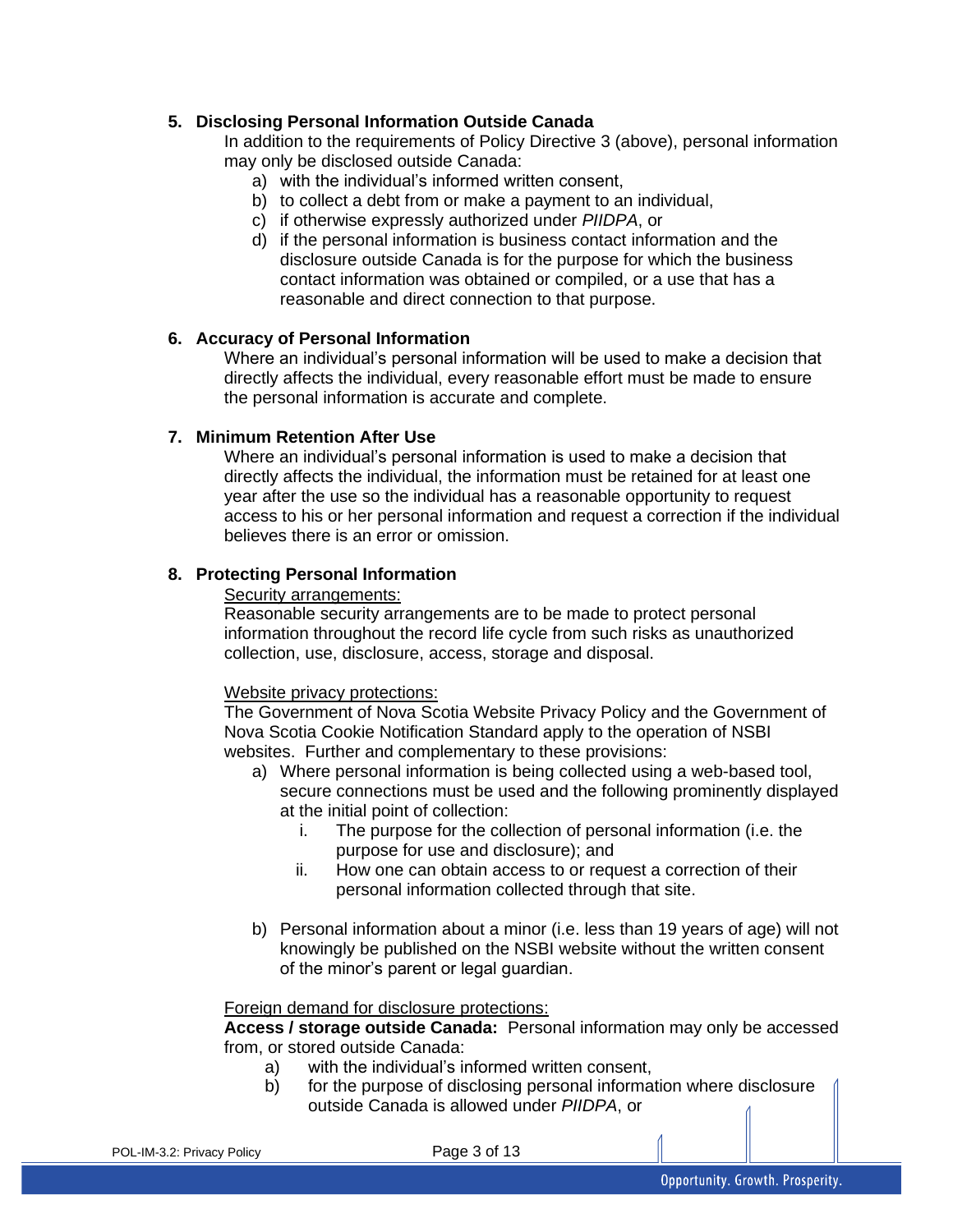c) if approved by the Head, NSBI, and reported to the Nova Scotia Minister of Justice in a "Form 1" report.

**Transport outside Canada:** Personal information may only be temporarily transported outside Canada in a mobile electronic device:

- a) if approved by the Head, NSBI, or
- b) by an officer or employee of NSBI where:
	- i. NSBI has issued the officer or employee the mobile electronic device,
	- ii. the officer or employee is authorized to travel outside Canada for NSBI business purposes, or required, implicitly or explicitly, to perform work responsibilities while travelling outside of Canada for other purposes, and
	- iii. the officer or employee is authorized to travel outside Canada for NSBI business purposes, or required, implicitly or explicitly, to perform work responsibilities while travelling outside of Canada for other purposes,
	- iv. there is a reasonable expectation that the personal information is necessary for the officer's or employee's performance of duties during the period of travel outside Canada, and
	- v. the personal information is protected from unauthorized access and disclosure in accordance with the NSBI Code of Conduct, the NSBI Oath or Solemn Affirmation of Office and other data protection policies and procedures that may apply.

**Notice of foreign demand:** An officer, employee or service provider of NSBI must immediately notify the Nova Scotia Minister of Justice and the Head, NSBI, of the receipt of a known or suspected **foreign demand for disclosure** of personal information or of a known or suspected unauthorized disclosure of personal information in response to a foreign demand for disclosure. Persons acting in good faith and on a reasonable belief shall not be punished or disadvantaged for having given such notice.

#### Privacy impact assessment

NSBI shall have and maintain a privacy impact assessment (PIA) process and template consistent with the template maintained by the Information Access and Privacy Services Division of the Department of Service Nova Scotia and Internal Services.

Subsequent to this Policy coming into effect, a PIA is to be conducted for any new NSBI program or service or a significant change to an NSBI program or service that involves the collection, use or disclosure of personal information.

#### Privacy breach protocol

NSBI shall have and maintain a privacy breach protocol consistent with the privacy breach protocol template maintained by the Information Access and Privacy Services Division of the Department of Service Nova Scotia and Internal Services.

The NSBI privacy breach protocol must be followed in the event of a known or suspected privacy breach.

POL-IM-3.2: Privacy Policy **Page 4 of 13**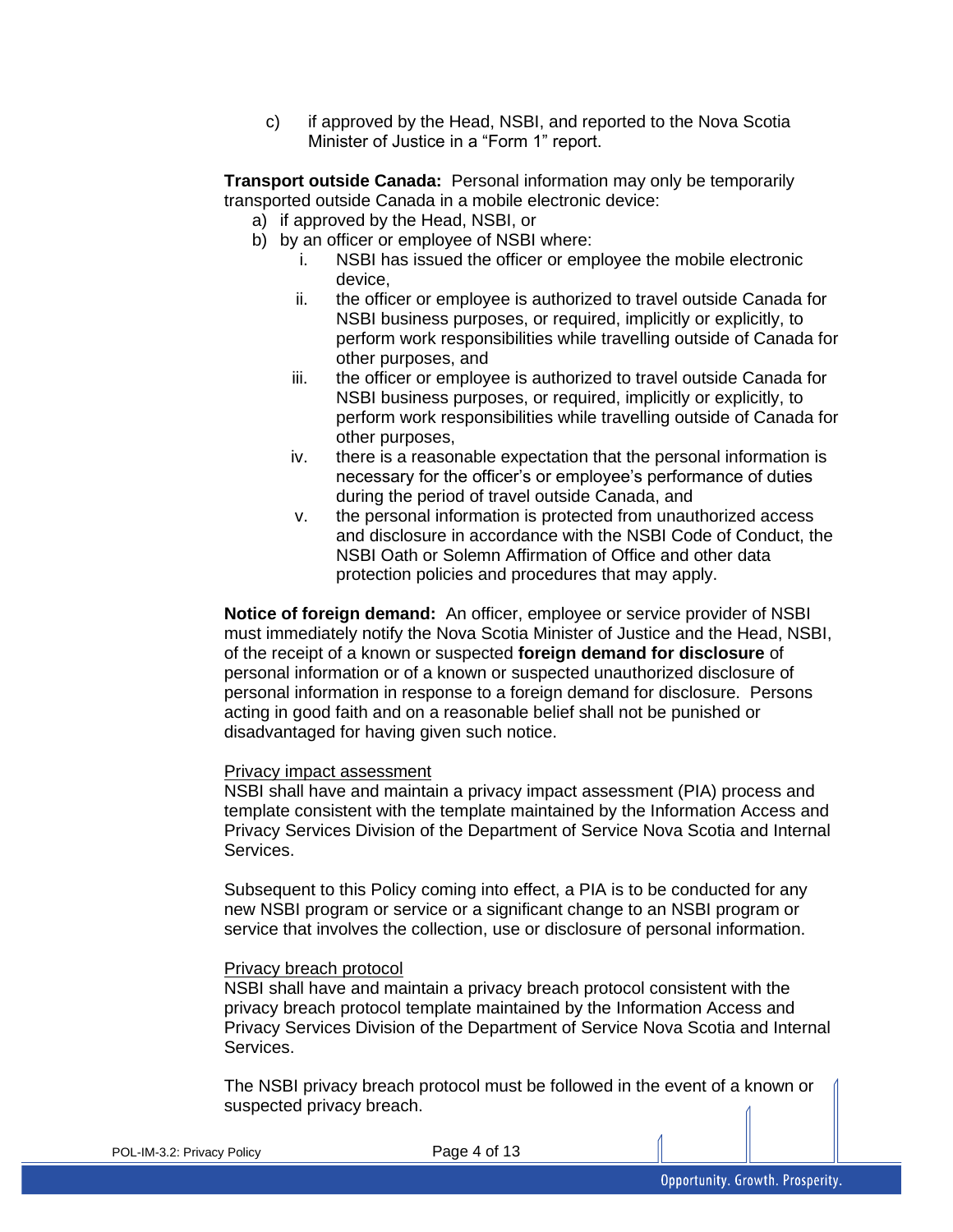#### **9. Individual Access**

Individuals have the right under the *FOIPOP Act* to make an application for access to their personal information in the custody or under the control of NSBI and, if the applicant believes there is an error or omission, to make an application for a correction of that information. All applications under the *FOIPOP Act* are to be directed without delay to IAP Services, for coordination of processing and response.

#### **10. Transparency**

This Policy shall be available to the public and posted on the NSBI website.

#### **11. Complaints and Appeals**

NSBI shall have and maintain a process for an individual to register a formal complaint about the treatment of his or her personal information under the custody or control of NSBI. All formal privacy complaints are to be directed without delay to IAP Services, for coordination of investigation and response.

#### **12. Contracting**

Where a service provider will be contracted to collect, use, disclose, store, access or dispose personal information on behalf of NSBI, the contract must specifically address the management of the personal information to enable the service provider to comply with the *FOIPOP Act*, *PIIDPA*, CASL and this Policy in performing services for NSBI.

#### **13. Other**

NSBI may collect, use, access, store and disclose aggregated information about a group of individuals. Aggregated information must be compiled and used in a manner that there is no reasonable expectation an individual could be identified.

## **POLICY GUIDELINES:**

#### **1. Collecting Personal Information**

The purpose for the collection of personal information (i.e. the intended purposes for use and disclosure of the personal information) should be identified at or before the time personal information is collected.

#### **2. Retention of Personal Information**

Personal information should not be kept longer than is necessary to fulfil the purpose for which the personal information was collected, the minimum retention requirements of this Policy (see Policy Directive #7 above), the approved retention schedule for the record and other legal obligations.

#### **3. Privacy Procedures**

Where an NSBI program or service involves the collection, use, or disclosure of personal information, written privacy procedures for the management and protection of personal information should be prepared.

## **4. Privacy Training**

Page 5 of 13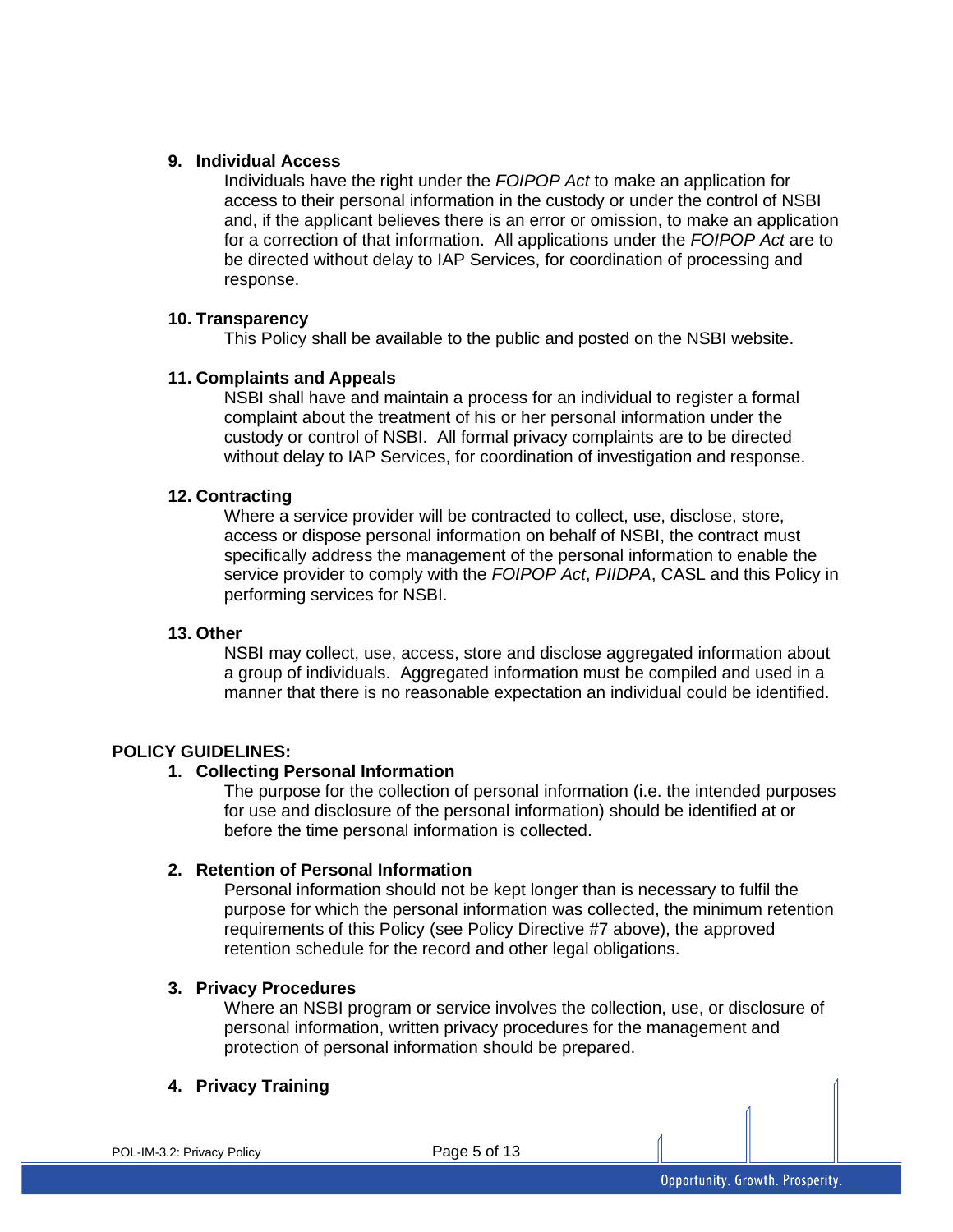Officers and employees who are to handle personal information in performing their job function are to be given training about this Policy and other applicable privacy procedures before being given access to the personal information. Additionally, the Provincial Privacy Policy requires all employees of departments and crowns to have training every three years.

**ACCOUNTABILITIES: President & CEO** – is the approval authority for this Policy, including its amendment or rescindment.

> **Head, NSBI** – has overall accountability for NSBI's compliance with the *FOIPOP Act* and *PIIDPA* and is the approval authority for:

- decisions under the *FOIPOP Act* including personal information access and correction applications; and
- decisions under *PIIDPA* including authorizing storage, access and temporary transport of personal information outside Canada.

**Executive Team** – is responsible for:

• promoting this Policy.

**Director, Corporate Services & Compliance** – is responsible for:

- overseeing implementation of this Policy including its interpretation;
- ensure privacy training forms part of new employee orientation and regular three-year rotation training for all employees occurs; and
- monitoring compliance with this Policy.

**Information Access and Privacy Services (IAP Services)**– is responsible for:

- day to day implementation of this Policy;
- coordinating responses to personal information access and correction applications made under the *FOIPOP Act*; and
- coordinating investigations and responses to formal privacy complaints.

**Webmaster** – is responsible for:

implementing and monitoring compliance with the website privacy protections of this Policy.

**Unit Heads** – are responsible for:

• ensuring the programs and services delivered by their business unit are conducted in a manner consistent with this Policy and applicable privacy laws.

**Supervisors** – are responsible for:

• ensuring that the employees they supervise are aware of this Policy and their responsibilities under this Policy.

Page 6 of 13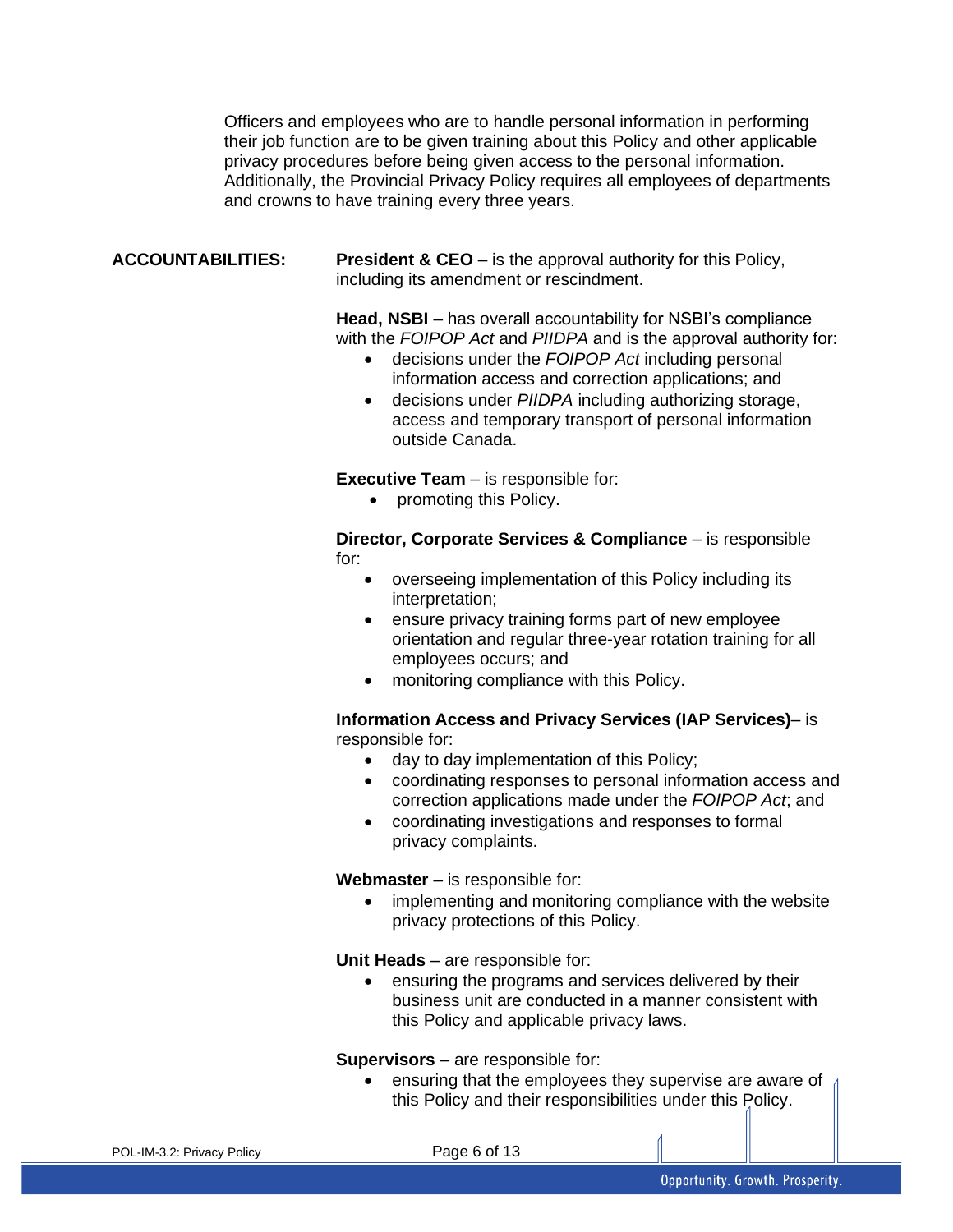|                            | <b>Officers and employees</b> – are responsible for:<br>following this Policy;<br>$\bullet$<br>attending privacy training that may be required; and<br>$\bullet$<br>contacting their supervisor or IAP Services, when they<br>$\bullet$<br>have questions or concerns about a privacy matter.                                                                                                                                                                                                                                                                                                                                                                                                                                                                                                                                                                                                                                                                                            |
|----------------------------|------------------------------------------------------------------------------------------------------------------------------------------------------------------------------------------------------------------------------------------------------------------------------------------------------------------------------------------------------------------------------------------------------------------------------------------------------------------------------------------------------------------------------------------------------------------------------------------------------------------------------------------------------------------------------------------------------------------------------------------------------------------------------------------------------------------------------------------------------------------------------------------------------------------------------------------------------------------------------------------|
| <b>EXCEPTIONS:</b>         | Exceptions to this Policy may be approved by the President &<br>CEO or their delegate.                                                                                                                                                                                                                                                                                                                                                                                                                                                                                                                                                                                                                                                                                                                                                                                                                                                                                                   |
| <b>MONITORING:</b>         | The Director, Corporate Services & Compliance is responsible for<br>monitoring this Policy's implementation and for its scheduled<br>review.<br>This Policy shall be reviewed every three years.                                                                                                                                                                                                                                                                                                                                                                                                                                                                                                                                                                                                                                                                                                                                                                                         |
| <b>REFERENCES:</b>         | Freedom of Information and Protection of Privacy Act /<br>Regulations<br><b>Privacy Review Officer Act</b><br>٠<br><b>Personal Information International Disclosure Protection</b><br>$\bullet$<br>Act / Regulations<br>Canada Anti-Spam Legislation (CASL) / Regulations<br>$\bullet$<br>Government of Nova Scotia Management Manual 300:<br>$\bullet$<br>Common Services, Chapter 4, Information and Records<br><b>Management Services:</b><br>Policy #4.9 - Citizen Online Identity Authentication<br>$\circ$<br>Policy<br>Policy #4.10 - Information Management Policy<br>$\circ$<br>Policy # 4.11 - Privacy Policy<br>$\circ$<br>Government of Nova Scotia, Cookie Notification Standard<br>Code of Conduct - NSBI Employees<br>NSBI Oath or Solemn Affirmation of Office<br>NSBI Privacy Impact Assessment Guide and Template<br><b>NSBI Privacy Compliant Process</b><br>NSBI Privacy Breach Protocol Guide and Template<br>NSBI Information and Communications Technology Policy |
| <b>APPENDICES:</b>         | Appendix 1: Definitions                                                                                                                                                                                                                                                                                                                                                                                                                                                                                                                                                                                                                                                                                                                                                                                                                                                                                                                                                                  |
| <b>ENQUIRIES:</b>          | For more information about this policy please contact:<br>Director, Corporate Services & Compliance<br>Nova Scotia Business Incorporated<br>PO Box 2374<br>Halifax, NS B3J 3E4                                                                                                                                                                                                                                                                                                                                                                                                                                                                                                                                                                                                                                                                                                                                                                                                           |
| POL-IM-3.2: Privacy Policy | Page 7 of 13                                                                                                                                                                                                                                                                                                                                                                                                                                                                                                                                                                                                                                                                                                                                                                                                                                                                                                                                                                             |
|                            | Opportunity. Growth. Prosperity.                                                                                                                                                                                                                                                                                                                                                                                                                                                                                                                                                                                                                                                                                                                                                                                                                                                                                                                                                         |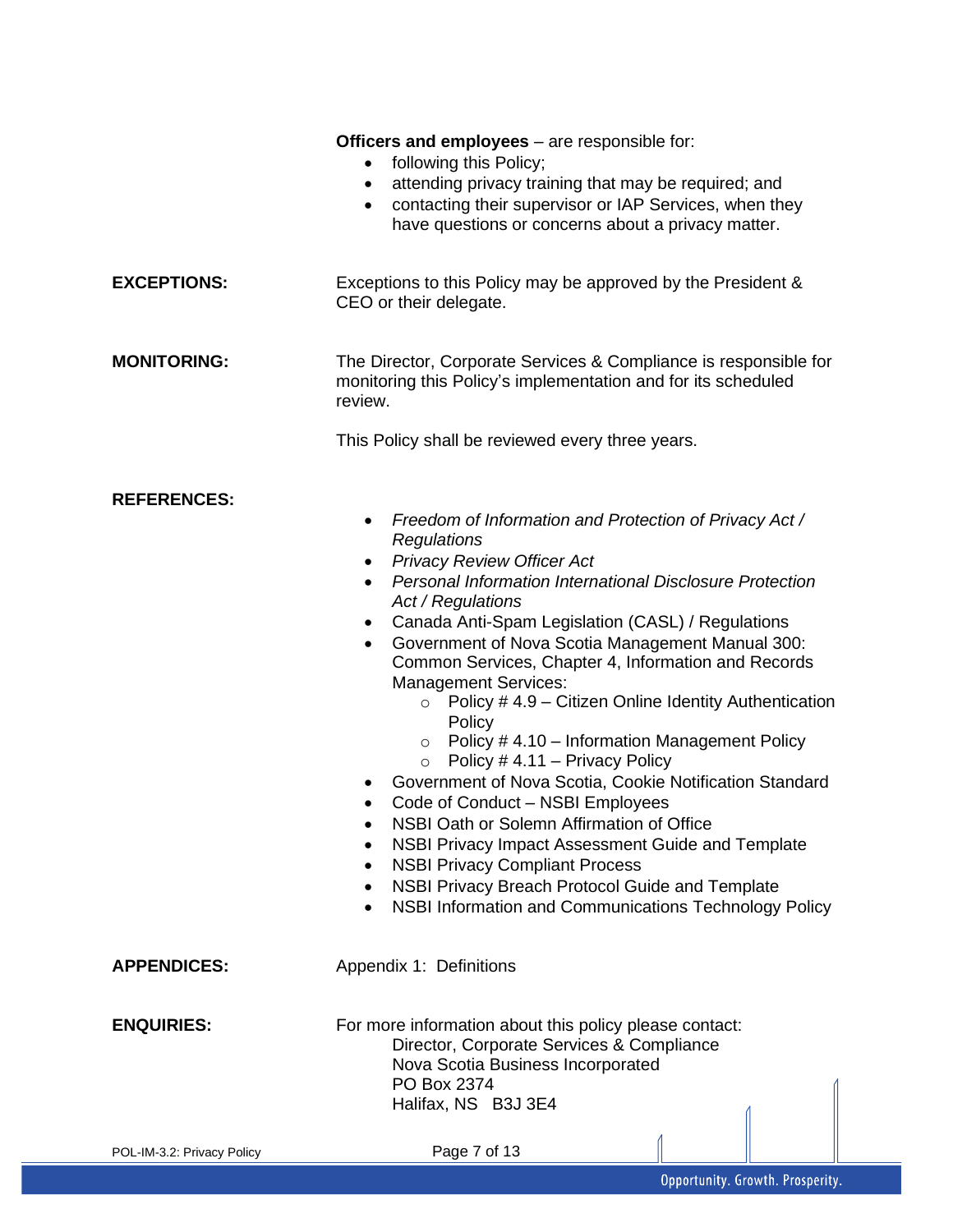Tel: (902) 424-6650 Toll free in Nova Scotia: 1-877-297-2124 Toll free in North America: 1-800-260-NOVA (6682) E-mail: info@nsbi.ca

**APPROVED BY:** President & CEO **APPROVAL DATE:** June 1, 2022<br> **EFFECTIVE DATE:** June 1, 2022 **EFFECTIVE DATE: NEXT REVIEW DATE:** 

**REPLACES:** POL-IM-3.1 June 1, 2019<br>**NEXT REVIEW DATE:** June 1, 2025

**\_\_\_\_\_\_\_\_\_\_\_\_\_\_\_\_\_\_\_\_\_\_\_\_\_\_\_\_\_\_\_\_\_\_\_\_\_\_\_\_\_\_\_\_\_\_\_\_\_\_\_\_\_\_\_\_\_\_\_\_\_\_\_\_\_\_\_\_\_\_\_\_\_\_\_\_**

Original signed by

Approved:

Laurel Broten, President & CEO

1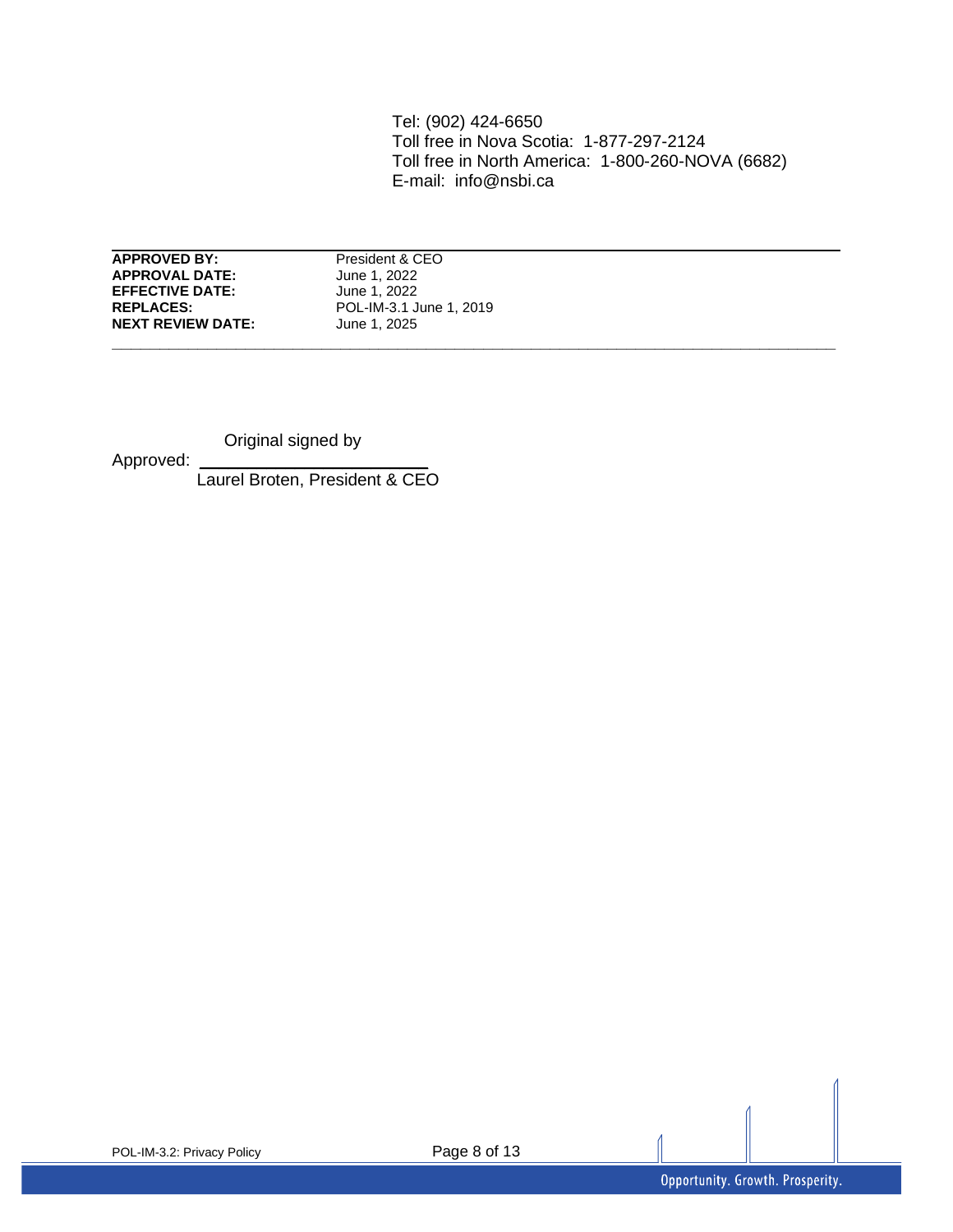# **Appendix 1**

#### **DEFINITIONS**

| <b>Business contact information</b>    | means information to enable an individual who represents<br>a business or social enterprise to be contacted and<br>includes the individual's name, position title, direct<br>telephone number, mobile phone number, and e-mail<br>address.                                                                                                                                                                                                                                                                                                        |
|----------------------------------------|---------------------------------------------------------------------------------------------------------------------------------------------------------------------------------------------------------------------------------------------------------------------------------------------------------------------------------------------------------------------------------------------------------------------------------------------------------------------------------------------------------------------------------------------------|
| Canada Anti-Spam Legislation<br>(CASL) | means the federal Canadian statute titled "An Act to<br>promote the efficiency and adaptability of the Canadian<br>economy by regulation certain activities that discourage<br>reliance on electronic means of carrying out commercial<br>activities, and to amend the Canadian Radio-television and<br>Telecommunications Commission Act, the Competition<br>Act, the Personal Information Protection and Electronic<br>Documents Act and the Telecommunications Act".                                                                           |
| Commercial activity                    | means as defined in Section 1. (1) CASL, which currently<br>defines it as "any particular transaction, act or conduct or<br>any regular course of conduct that is of a commercial<br>character, whether or not the person who carries it out<br>does not in the expectation of profit, other than any<br>transaction, act or conduct that is carried out for the<br>purposes of law enforcement, public safety, the protection<br>of Canada, the conduct of international affairs or the<br>defence of Canada".                                   |
| Commercial electronic message<br>(CEM) | means as defined in Section 1.(1) of the Canada Anti-<br>Spam Law (CASL), which can generally be summarized as<br>meaning an electronic message that "encourages"<br>participation in a commercial activity", including an<br>electronic message that:<br>offers to buy, sell, exchange or lease a product,<br>goods or service, land or interest / right in land;<br>offers to provide a business or investment<br>$\bullet$<br>opportunity; or<br>advertises or promotes these things, or<br>promotes a person, including the public image of a |
|                                        | person, as being one who does these things; and<br>includes a request for consent to send a CEM.                                                                                                                                                                                                                                                                                                                                                                                                                                                  |
| Electronic address                     | means as defined in Section 1.(1) CASL, which currently<br>defines it as "an address used in connection with the<br>transmission of an electronic message to an e-mail<br>account, an instant messaging account, a telephone<br>account or any similar account".                                                                                                                                                                                                                                                                                  |
| POL-IM-3.2: Privacy Policy             | Page 9 of 13                                                                                                                                                                                                                                                                                                                                                                                                                                                                                                                                      |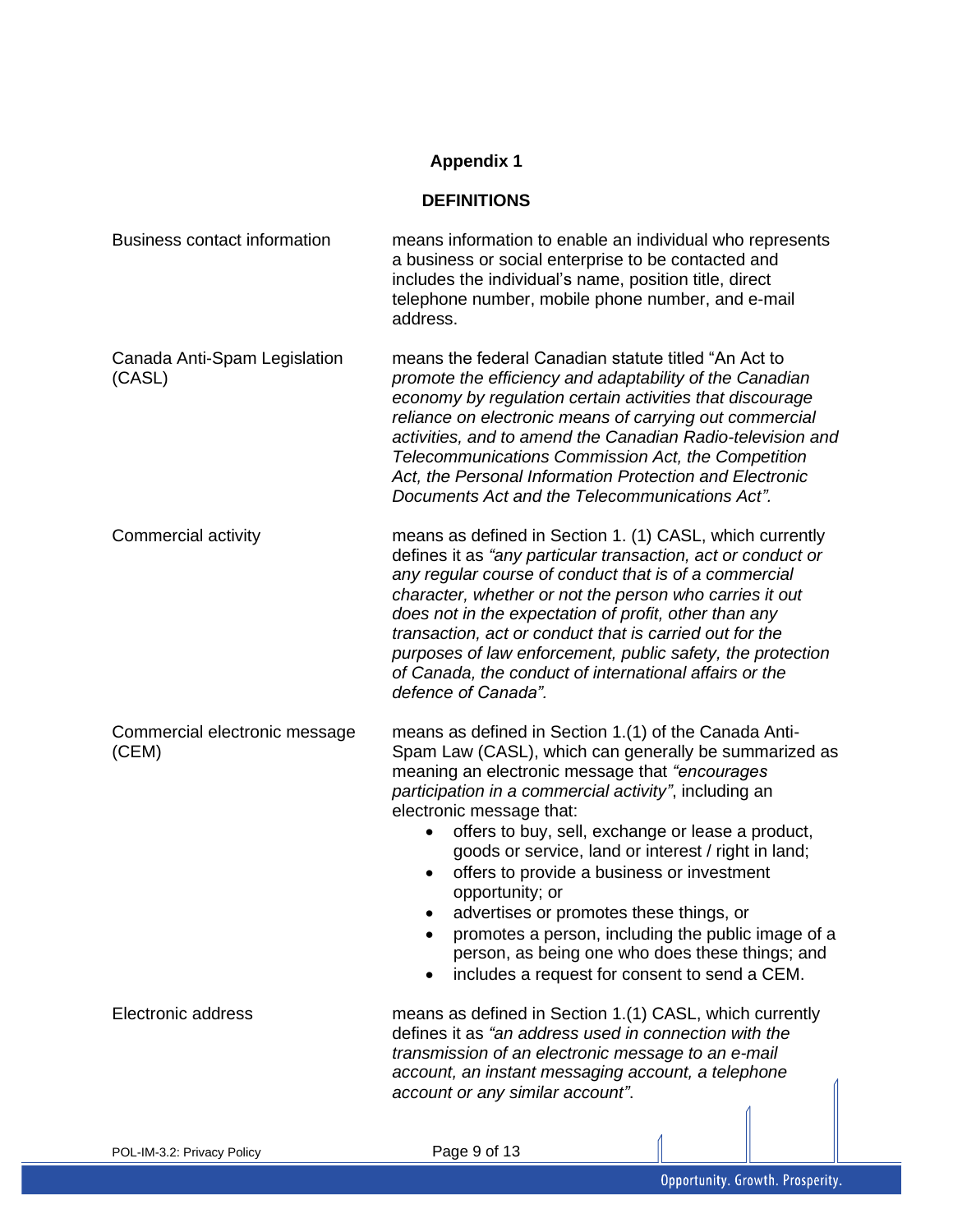| Electronic message            | means as defined in Section 1.(1) CASL, which currently<br>defines it as "a message sent by any means of<br>telecommunication including a text, sound, voice or image<br>message".                                                                                                                                                                                                                                                                                                                                                                                                                                                                                                                                                                                                                                                                                                                                                                                                                                                                                                                                                                           |
|-------------------------------|--------------------------------------------------------------------------------------------------------------------------------------------------------------------------------------------------------------------------------------------------------------------------------------------------------------------------------------------------------------------------------------------------------------------------------------------------------------------------------------------------------------------------------------------------------------------------------------------------------------------------------------------------------------------------------------------------------------------------------------------------------------------------------------------------------------------------------------------------------------------------------------------------------------------------------------------------------------------------------------------------------------------------------------------------------------------------------------------------------------------------------------------------------------|
| Employee                      | means a permanent, casual or term employee, a co-op<br>student, a student placement or intern, a volunteer, or a<br>person under a personal services contract or temporary<br>work assignment with NSBI.                                                                                                                                                                                                                                                                                                                                                                                                                                                                                                                                                                                                                                                                                                                                                                                                                                                                                                                                                     |
| <b>Excluded class of CEM</b>  | means a category of CEM that pursuant to CASL has been<br>prescribed as not subject to Section 6 of CASL (the<br>provision that restricts the sending of a CEM). The<br>following are examples of some of the excluded classes of<br>CEM's:<br>a CEM to a person engaged in a commercial<br>$\bullet$<br>activity and the CEM is an inquiry or application<br>related to that activity;<br>a CEM that is a quote, estimate or response to a<br>$\bullet$<br>request;<br>a CEM that completes, confirms a commercial<br>٠<br>transaction the recipient agreed to enter into<br>a CEM that delivers a product, goods, service,<br>$\bullet$<br>update / upgrade the recipient is entitled to receive<br>under the terms and conditions of an existing<br>transaction;<br>a CEM that is warranty information, product recall<br>٠<br>information, safety or security information about a<br>product, goods, service ordered under a<br>subscription, membership, account or loan;<br>a CEM that is an ongoing subscription,<br>$\bullet$<br>membership, account or loan;<br>a CEM to employees, or to employees about an<br>$\bullet$<br>employee benefit plan. |
| <b>Executive Team</b>         | means the President & CEO (CEO), the Chief Operating<br>Officer (COO), and the Vice Presidents (VPs) of NSBI.                                                                                                                                                                                                                                                                                                                                                                                                                                                                                                                                                                                                                                                                                                                                                                                                                                                                                                                                                                                                                                                |
| Foreign demand for disclosure | means as defined under Section 2(1)(d) Personal<br>Information International Disclosure Protection Act<br>(PIIDPA), which states:<br>"2(1) In this Act,<br>"(d) "foreign demand for disclosure" means a subpoena,<br>warrant, order, demand or request that is<br>(i) from a foreign court, an agency of a foreign state<br>or another authority outside Canada, and<br>(ii) for the unauthorized disclosure of personal<br>information to which this Act applies."                                                                                                                                                                                                                                                                                                                                                                                                                                                                                                                                                                                                                                                                                          |
| POL-IM-3.2: Privacy Policy    | Page 10 of 13                                                                                                                                                                                                                                                                                                                                                                                                                                                                                                                                                                                                                                                                                                                                                                                                                                                                                                                                                                                                                                                                                                                                                |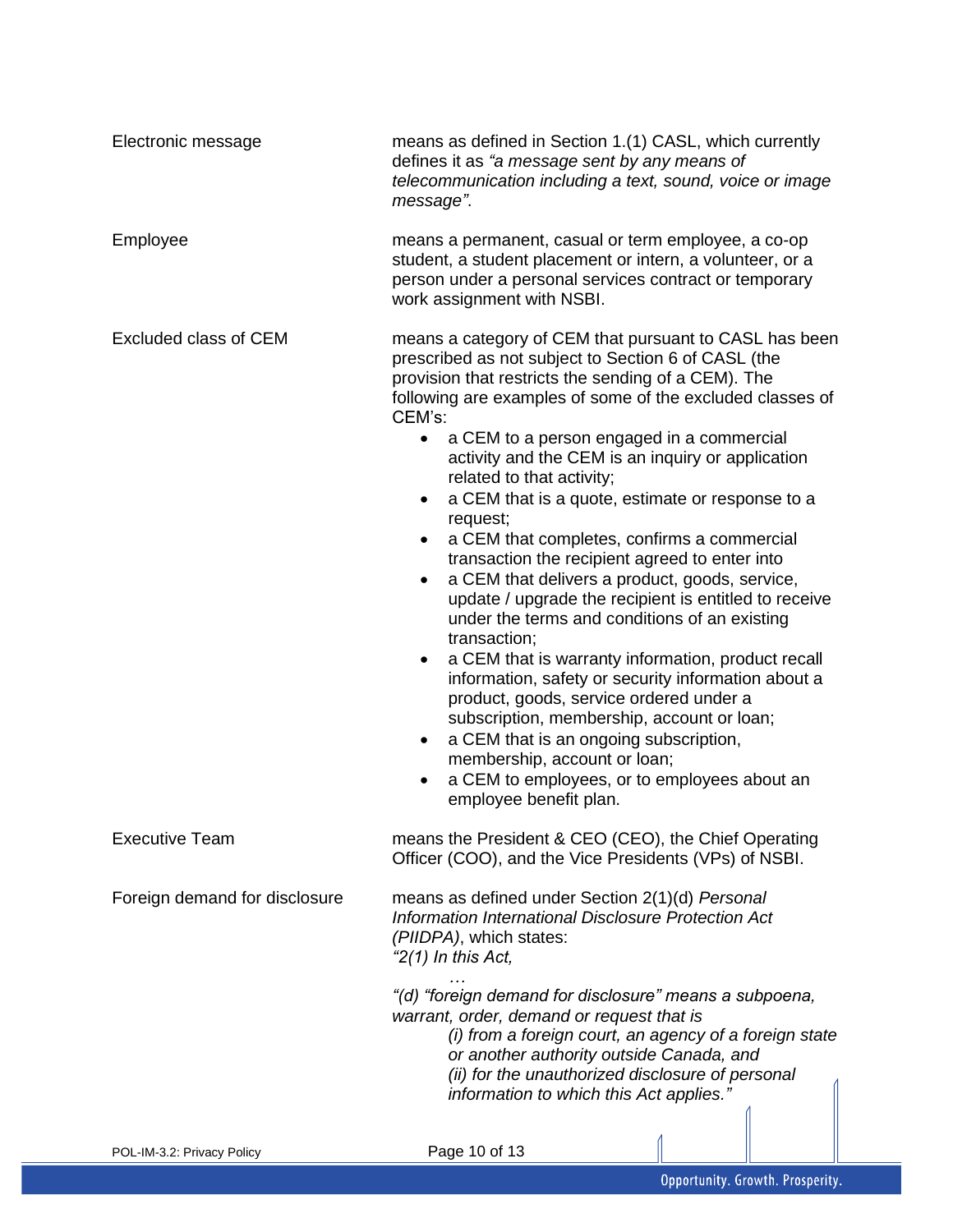| "Form 1" report                                                  | means a written report by the Head, NSBI, to the Nova<br>Scotia Minister of Justice, and in the form specified by the<br>PIIDPA Regulations, notifying the Minister of all of the<br>decisions made by the Head, NSBI in a calendar year<br>under subsection 5(3) PIIDPA to allow storage or access of<br>personal information outside Canada.                                                                                                                                                                                                                                                                                                                                                                                                                                             |
|------------------------------------------------------------------|--------------------------------------------------------------------------------------------------------------------------------------------------------------------------------------------------------------------------------------------------------------------------------------------------------------------------------------------------------------------------------------------------------------------------------------------------------------------------------------------------------------------------------------------------------------------------------------------------------------------------------------------------------------------------------------------------------------------------------------------------------------------------------------------|
| Head, NSBI                                                       | means as defined in the FOIPOP Act, which for NSBI<br>means the Chair of the Board of Directors of NSBI, or an<br>officer or employee of NSBI to which the Chair has<br>delegated his or her authority under the FOIPOP Act-<br>currently the President & CEO and the Chief Operating<br>Officer (COO) of NSBI.                                                                                                                                                                                                                                                                                                                                                                                                                                                                            |
| Information Access and<br><b>Privacy Services (IAP Services)</b> | means IAP Services Unit, a division of Information,<br>Communications & Technology Shared Services (ICTSS).                                                                                                                                                                                                                                                                                                                                                                                                                                                                                                                                                                                                                                                                                |
| Mobile electronic device                                         | means a computer, a cell phone or other transportable<br>electronic machine.                                                                                                                                                                                                                                                                                                                                                                                                                                                                                                                                                                                                                                                                                                               |
| Officer                                                          | means an officer of NSBI appointed under the NSBI Act,<br>excluding officers of NSBI who are members of the Board<br>of Directors of NSBI-the non-Director officers of NSBI are<br>the Secretary, the President & CEO (CEO), the Chief<br>Operation Officer (COO), and the Vice Presidents (VP's) of<br>NSBI.                                                                                                                                                                                                                                                                                                                                                                                                                                                                              |
| Personal information                                             | means as defined under Section 3(1)(i) Freedom of<br>Information and Protection of Privacy (FOIPOP) Act, which<br>states:<br>"3(1) In this Act,                                                                                                                                                                                                                                                                                                                                                                                                                                                                                                                                                                                                                                            |
|                                                                  | "(i) "personal information" means recorded information<br>about an identifiable individual, including<br>(i) the individual's name, address or telephone<br>numper,<br>(ii) the individual's race, national or ethnic origin,<br>colour, or religious or political beliefs or<br>associations,<br>(iii) the individual's age, sex, sexual orientation,<br>marital status or family status<br>(iv) an identifying number, symbol or other<br>particular assigned to the individual,<br>(v) the individual's fingerprints, blood type or<br>inheritable characteristics<br>(vi) information about the individual's health-care<br>history, including a physical or mental disability,<br>(vii) information about the individual's educational,<br>financial, criminal or employment history, |

 $\Lambda$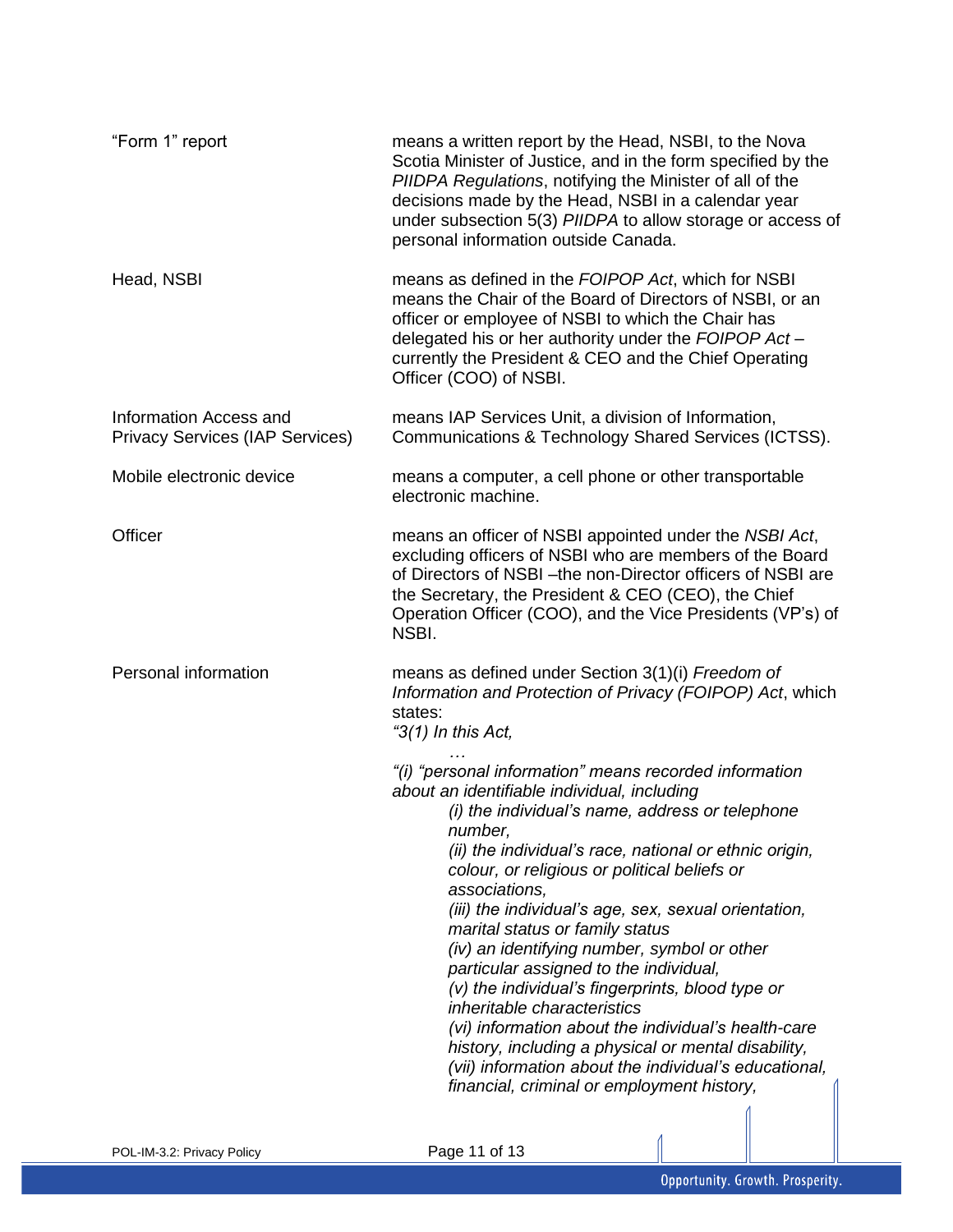|                                     | (viii) anyone else's opinions about the individual,<br>and<br>(ix) the individual's personal views or opinions,                                                                                                                                                                                                          |
|-------------------------------------|--------------------------------------------------------------------------------------------------------------------------------------------------------------------------------------------------------------------------------------------------------------------------------------------------------------------------|
|                                     | except if they are about someone else."                                                                                                                                                                                                                                                                                  |
|                                     | "Personal information" does not include aggregated<br>information about a group of individuals where there is no<br>reasonable expectation an individual could be identified<br>from the aggregated information.                                                                                                         |
| Privacy breach                      | means an event of unauthorized collection, use,<br>disclosure, access, storage or disposal of personal<br>information in violation of the FOIPOP Act, PIIDPA, CASL<br>or the NSBI Privacy Policy.                                                                                                                        |
| Privacy complaint                   | means a complaint, in writing, from an individual that<br>believes his or her personal information, in the custody or<br>under the control of NSBI, has been collected, used,<br>disclosed, accessed, stored or disposed in violation of the<br>FOIPOP Act, PIIDPA, CASL or the NSBI Privacy Policy.                     |
| Privacy impact assessment (PIA)     | means a due diligence process which identifies and<br>assesses potential privacy risks that may occur in the<br>course of NSBI operations.                                                                                                                                                                               |
| Privacy procedures                  | means workflow steps, supporting templates and<br>checklists that assist in achieving reasonable security<br>arrangements for the management and protection of<br>personal information.                                                                                                                                  |
| Program or service                  | means a program or service offered or administered by<br>NSBI and intended to serve clients, prospective clients,<br>employees or the public.                                                                                                                                                                            |
| Reasonable security<br>arrangements | means the security measures are appropriate to the<br>sensitivity of the personal information and the likelihood<br>and impact of a potential privacy breach.                                                                                                                                                            |
| Record                              | means as defined under Section 3(1)(k) FOIPOP Act which<br>states:<br>"3(1) In this Act,                                                                                                                                                                                                                                 |
|                                     | "(k) "record" includes books, documents, maps, drawings,<br>photographs, letters, vouchers, papers, and any other<br>thing on which information is recorded or stored by<br>graphic, electronic, mechanical or other means, but does<br>not include a computer program or any other mechanism<br>that produces records;" |
|                                     |                                                                                                                                                                                                                                                                                                                          |
| POL-IM-3.2: Privacy Policy          | Page 12 of 13                                                                                                                                                                                                                                                                                                            |